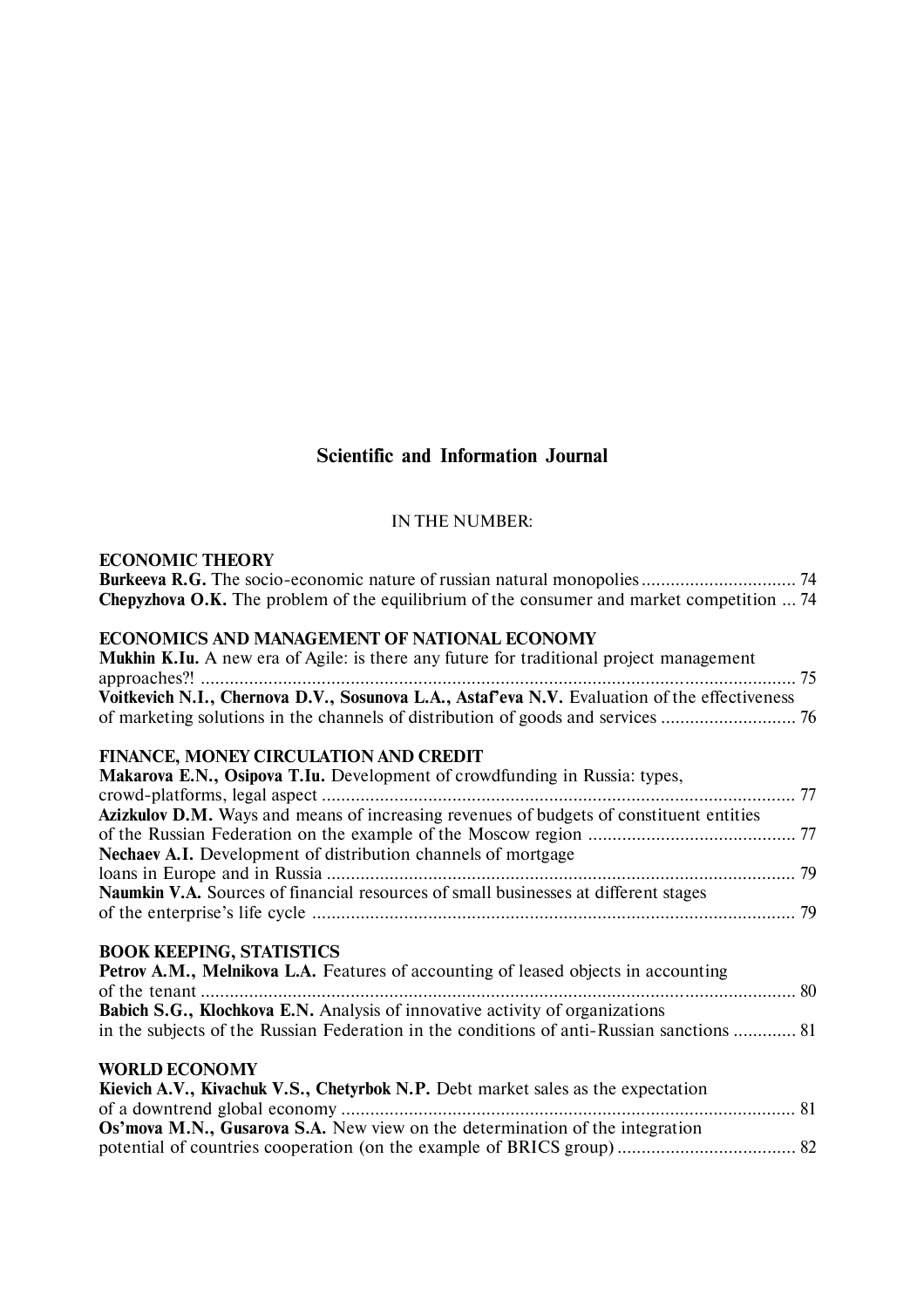# **ECONOMIC THEORY**

### **THE SOCIO-ECONOMIC NATURE OF RUSSIAN NATURAL MONOPOLIES**

© 2018 Burkeeva Railia Gabdullatyfovna Orenburg State University 13, Pobedy avenue, Orenburg, 460018, Russia E-mail: r.burkeeva@mail.ru

The article deals with the analysis of socio-economic nature of natural monopolies in the context of institutional changing in the Russian economy. It is shown that the nature of natural monopolies has complex, heterogeneous structure from the standpoint of the theory of the firm and that it causes ineffective discharge of their "generic" functions.

*Key words:* natural monopoly, regulated company, joint-stock company, neoclassical contract, high-profile firm, rent aimed type of behavior.

*Received for publication on 05.01.2018*

### **THE PROBLEM OF THE EQUILIBRIUM OF THE CONSUMER AND MARKET COMPETITION**

© 2018 Chepyzhova Olga Konstantinovna PhD in Economics, Professor of Economic Theory Department Moscow State University of International Relations of the Ministry of Foreign Affairs of Russian Federation 76, prospect Vernadskogo, Moscow, 119454, Russia E-mail: ok\_ch@rambler.ru

We study the problem of imbalance of supply and demand in the market, emerging as a consequence of the breach of the relationship of equilibrium of consumer and equilibrium structure of production. Causes of underconsumption of the country's population is not only low level and differentiation of incomes of consumers, but also the ineffectiveness of the economic activity of producers, which is a consequence of the imperfection of the market competition and one of the factors inhibiting economic growth.

*Key words*: demand, consumption, equilibrium of consumer, marginal utility, market competition.

#### *References*

1. Emerging from the shadows. The shadow economy to 2025. *ACCA* (*the Association of Chartered Certified Accountants*). June 2017. Available from: httр://www. accaglobal. com /gb/en/technicalactivities/technical-resources.

*Received for publication on 06.01.2018*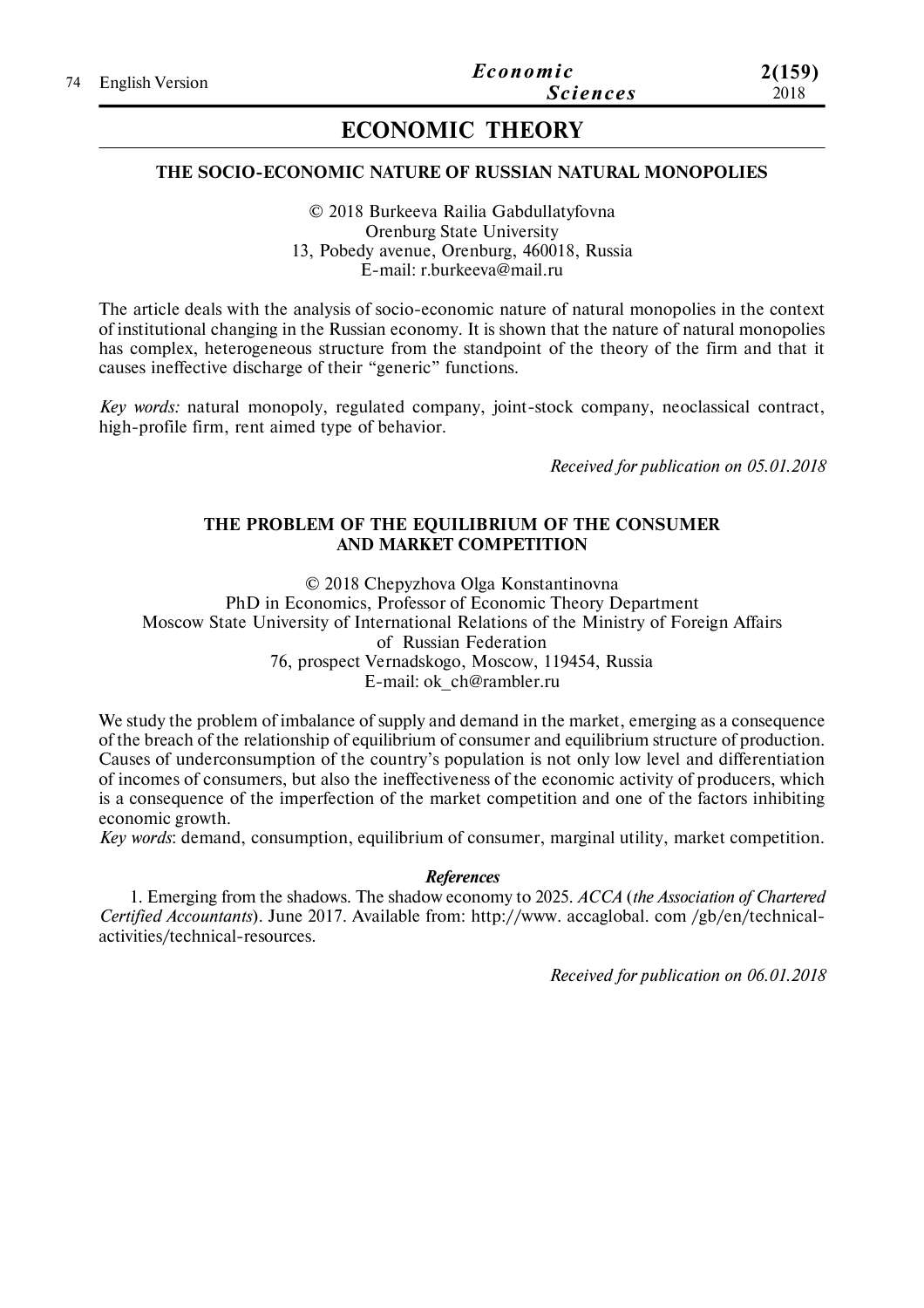| <b>English Version</b> | Economic        | 2(159)<br>75 |
|------------------------|-----------------|--------------|
|                        | <b>Sciences</b> | 2018         |

## **ECONOMICS AND MANAGEMENT OF NATIONAL ECONOMY**

### **A NEW ERA OF "AGILE": IS THERE ANY FUTURE FOR TRADITIONAL PROJECT MANAGEMENT APPROACHES?!**

© 2018 Mukhin Kirill Iurievich Financial University under the Government of the Russian Federation 49, Leningradskii prospect, Moscow, 125993, Russia E-mail: K.Y.Mukhin@gmail.com

The article presents the results of the author's research of projects' split according to their typology, identification the optimal degree of so-called "agile" methods and approaches to project management, in the context of the evolution of project management, mainly due to the effects of global technological revolution and the resulting new requirements, going together with the displacement of the point of attention in industry 4.0 (post-industrial digital economy). To reach the goals of the research author uses the relevant goal-setting tools, such as: "Triangle constraint", "Stacey's complexity model", "Snowedene's Cynefin Framework" etc., items authoring and empirical analysis, with subsequent refraction of the research results into reality innovative projects.

*Key words:* Agile, project management, business-agility, innovations & innovation management, agile project management approaches.

#### *References*

1. Mukhin Iu.Iu., Mukhin K.Iu. (2017) Reinzhiniring obshhestvennogo zdravoohranenija, osnovannyj na personocentrirovannoj modeli, gibridnyh proektnyh podhodah i metodah iskusstvennogo intellekta [Reengineering of public health system, based on a person-centered model, hybrid project management approaches and methods of artificial intelligence]. *Vrach i informacionnye tehnologii* - *Information technologies for the Physician*, 3, pp. 23-38 [in Russian].

2. Gorskij M. Mirovoj kod: ot Agile-programmirovanija k Agile-menedzhmentu [Global code: from Agile development to Agile management]. Available from: http://www.forbes.ru/mneniya/ konkurentsiya/321587-mirovoi-kod-pochemu-vsem-upravlyayut-it-sistemy [in Russian].

3. Mukhin K.Iu. (2017) Agile-evoljucija proektnyh podhodov kak vynuzhdennoe trebovanie vremeni [Agile evolution of the project approaches as a compelled demand of the time]. *Iniciativy XXI veka - Initiatives of XXI century,* 1-2. pp. 11-13. [in Russian]

4. Rigby D.K., Sazerlend D., Takeuchi H. (2016) Novyj recept innovacij: model' agile. Kak osvoit' model', kotoraja menjaet samu sut' upravlenija [A new recipe of innovations: the agile model. How to learn a model, which changes the very essence of management*]. Harvard Busines Review,* Russia, August, pp. 39-42. [in Russian]

5. Nosyrev I. Biznes po Grefu: kak kompanii stanovjatsja gibkimi [Business under Gref: how companies are becoming agile]. Available from: http://www.rbc.ru/own\_business/14/04/2017/ 58ee1c2d9a7947d172c83066 (accessed: 14.04.2017). [in Russian]

6. Funtov V.N., Paramonov D.V., Malozemov S.N. (2017) Gibkoe upravlenie v negibkoj otrasli [Agile management of inflexible industry]. *NIR. Rossijskij zhurnal upravlenija proektami - NIR. Russian journal of project management*,  $\Box$  1-2. pp. 25-36 [in Russian].

7. Evgrashin T. Agile vne IT ili kak postroit' mashinu, pol'zujas' Agile-principami [Agile outside of IT, or how to produce the car using Agile principles]. Available from: https://tim.com.ua/ 2016/01/agile-vne-it-ili-kak-postroit-mashinu-polzuyas-agile-principami [in Russian].

8. Bobrovskij S. (2013) Samyj jepicheskij proval agile-metodologii [The most epic failure of agile methodologies]. *PCWeek,* 14, pp. 15-18 [in Russian].

9. Makabee H. The End of Agile: Death by Over-Simplification. available from: https:// effectivesoftwaredesign.com/2014/03/17/the-end-of-agile-death-by-over-simplification.

10. West D., Gilpin M., Grant T. (2011) Water-scrum-fall is the reality of Agile for most organizations today. *Forrester Research, Inc.,* p. 17.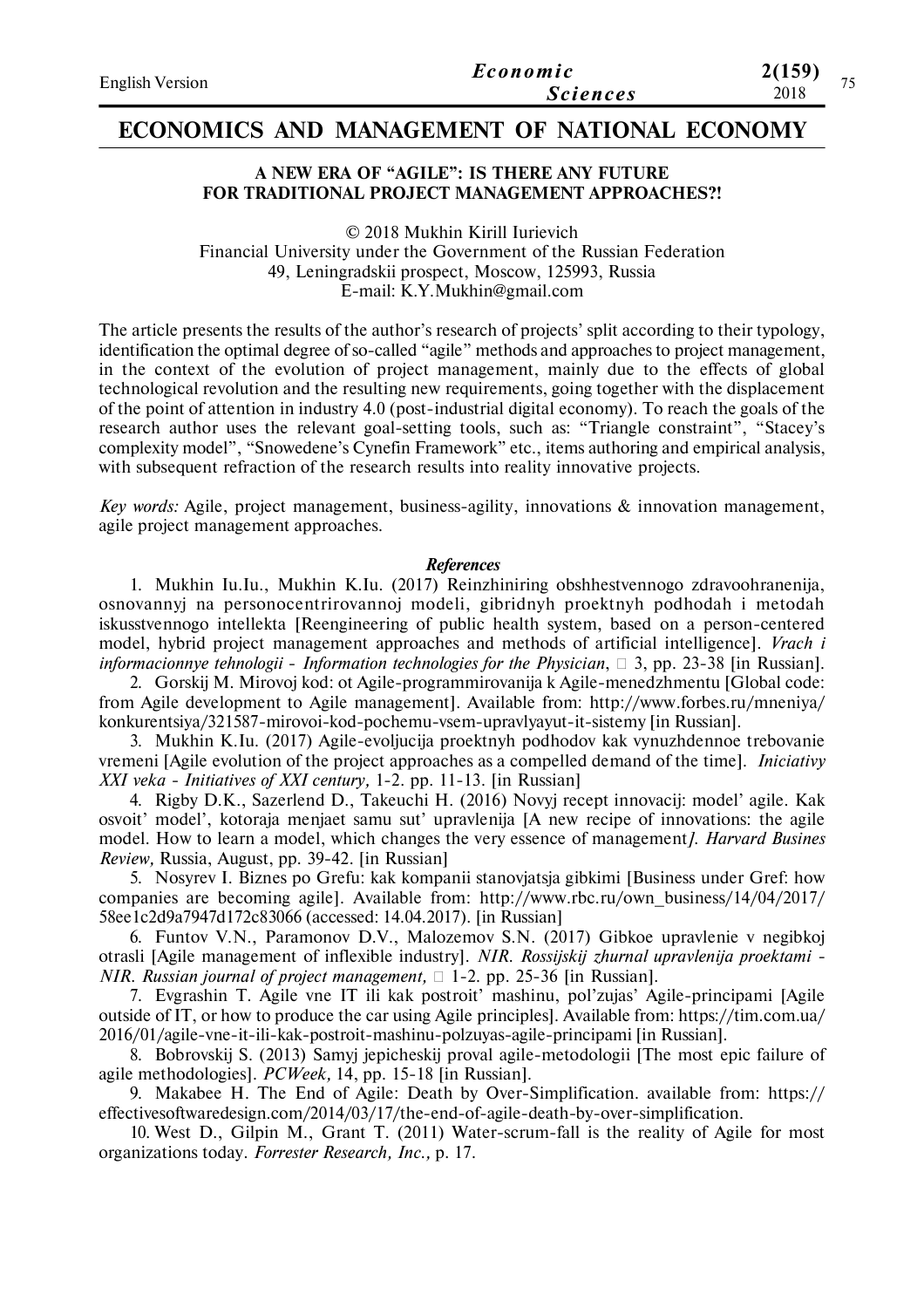| 76 English Version | Economic        | 2(159) |
|--------------------|-----------------|--------|
|                    | <i>Sciences</i> | 2018   |

11. PMBOK® Guide Sixth Edition (2017). *PMI,* p. 762.

12. Atkinson R. (1999) Project management: cost, time and quality, two best guesses and a phenomenon, it's time to accept other success criteria. *International Journal of Project Management*, vol. 17, iss. 6, p. 337-342.

13. Shewhart W. (1939) Statistical method from the viewpoint of quality control. *The Graduate School, the Department of Agriculture.* Washington, p. 155.

14. Stacey R. (1992) Managing the Unknowable: The Strategic Boundaries Between Order and Chaos *Jossey Bass*. San Francisco, p. 240.

15. Snowden D. (2003) The new dynamics of strategy: sense-making in a complex and complicated world. *IBM Systems Journal,* vol 42, 3, pp. 462-483.

16. Beck K., Beedle M., Bennekum A. Manifesto for Agile Software Development. Available from: http://agilemanifesto.org/.

17. Schwaber K., Sutherland J. (2013) The definitive guide to scrum: the rules of the game. *The Scrum Guide™,* p. 16.

18. 11-th annual report "State of Agiletm". (2017) *Version One inc.,* p. 16.

19. Mukhin K.Iu. (2018) "Business Agility": novaja formacija ustojchivogo upravlenija proektami ["Business Agility": the new sustainable project management paradigm]. In: *Upravlencheskie nauki v sovremennom mire: sb. dokl. V nauch.-prakt. konf [Management sciences in the modern world: scientific conference collection of papers],* [in Russian].

*Received for publication on 12.01.2018*

### **EVALUATION OF THE EFFECTIVENESS OF MARKETING SOLUTIONS IN THE CHANNELS OF DISTRIBUTION OF GOODS AND SERVICES**

© 2018 Voitkevich Natalia Ivanovna Doctor of Economics, Professor © 2018 Chernova Dana Viacheslavovna Doctor of Economics, Professor © 2018 Sosunova Liliana Alexeevna Doctor of Economics, ProfessorSamara state University of Economics Samara State University of Economics 141, Sovetskoi Armii str., Samara, 443090, Russia © 2018 Astaf'eva Natalia Valerievna Doctor of Economic, Professor Saratov State Technical University named after Iu.A. Gagarin 77, Politechnicheskaia str., Saratov, 410054, Russia E-mail: VNI63@list.ru kafedra-ks@yandex.ru, kafedra-kl@yandex.ru, nvasta@mail.ru

The absence of a common approach to assessing the effectiveness of marketing solutions in managing the distribution channels of goods and services makes it difficult to select and form the most optimal distribution systems. The article deals with the situations of marketing decisions in the formation and restructuring of the channels of distribution of goods and services, presented the author's model of adoption and evaluation of the effectiveness of marketing decisions on the management of channels. The directions of evaluation of effectiveness of marketing decisions and a set of indicators, providing for taking into account the differences in the scale and long-term effects of decisions taken at the strategic, tactical and operational levels of channel management.

*Key words:* distribution channels, marketing solutions, model marketing decision making and performance evaluation, methods of performance evaluation.

*Received for publication on 05.01.2018*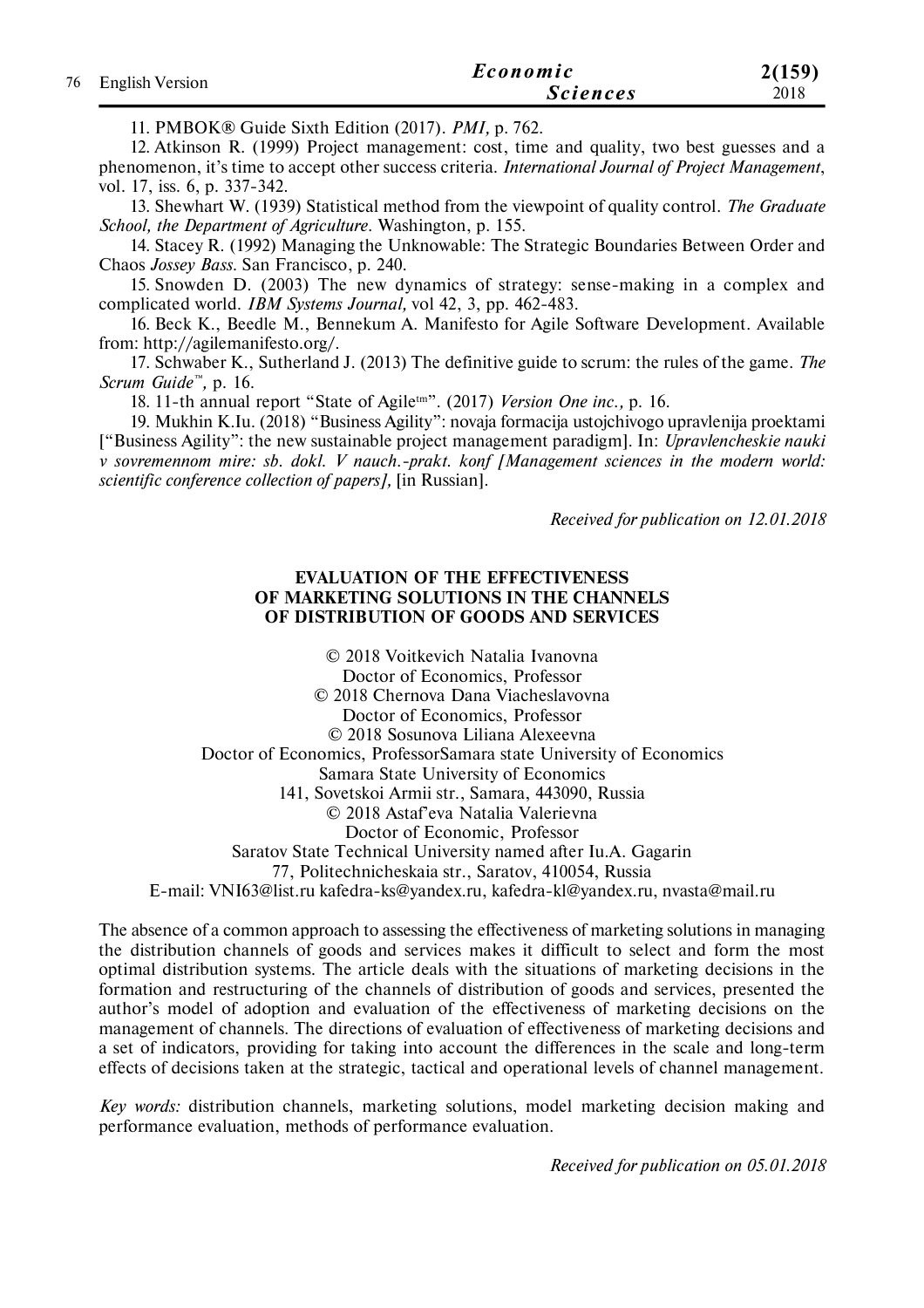## **FINANCE, MONEY CIRCULATION AND CREDIT**

### **DEVELOPMENT OF CROWDFUNDING IN RUSSIA: TYPES, CROWD-PLATFORMS, LEGAL ASPECT**

© 2018 Makarova Elizaveta Nikolaevna © 2018 Osipova Tatiana Iurievna PhD in Economics, Аssociate Professor of Finance and Accounting Department National Research Tomsk State University 36, Lenina str., Tomsk, 634050, Russia E-mail: liza.tsu@yandex.ru, osipovatyu@yandex.ru

The search of an alternative way of funding for new projects and small businesses is important nowadays. Crowdfunding is developing rapidly but there is an open question of the core of the crowdfunding process and legality of it.

*Key words:* crowdfunding, crowdinvesting, crowd-platforms, legal aspects of crowdfunding, national funding, collective funding

#### *References*

1. Bogoutdinov B.B., Barannikov A.L. (2016) Investicionnaya privlekatelnost i strategiya razvitiya subektov predprinimatelstva [Investment attraction and development strategy of constituent entities of the enterprise]. *Ekonomicheskaya politika*=*Economic policy,* 6, pp. 60-81. (In Russian.)

2. Kievich A.V., Koipash D.A. (2016) Kraudinvesting kak al'ternativnaya model' finansirovaniya investitsionnogo proekta [Crowdinvesting as an alternative model of financing of the investment project]. *Ekonomika i banki*-*Economics and banks*, 1, pp. 58-65. (In Russian.)

3. Sanin M.K. (2015) Istoriya razvitiya kraudfandinga. Klassifikatsiya vidov. Analiz perspektiv razvitiya i preimushchestv [The history of the development of crowdfunding. Classification of types. The analysis of prospects of development and benefits]. *Ekonomika i ekologicheskii menedzhment*=*Economy and ecological management*, 4, pp. 57-63. (In Russian.)

4. Sedel'nikov S.R. (2015) Kollektivnoe finansirovanie innovatsii - sovremennoe sostoyanie i perspektivy kraudfandinga [Collective financing of innovation - current state and prospects of crowdfunding]. *KE*=*Creative economy,* 4, pp. 495-508. (In Russian.)

5. Fenwick M., McCahery E.P.M. (2017) *Fintech and the Financing of*] [*Entrepreneurs: From Crowdfunding to Marketplace Lending. TILEC Discussion Paper*, 47 p.

*Received for publication on 04.01.2018*

#### **WAYS AND MEANS OF INCREASING REVENUES OF BUDGETS OF CONSTITUENT ENTITIES OF THE RUSSIAN FEDERATION ON THE EXAMPLE OF THE MOSCOW REGION**

© 2018 Azizkulov Dilshod Meshrubonovich Economist Republic of Tajikistan, Dushanbe E-mail: ecsn@sciex.ru

Theoretical aspects of formation of income of budgets of territorial subjects of the Russian Federation, relevance and value of growth of revenues of the budget for the country in general and the region separately are considered in this article; ways and ways of increase in revenues of the budget of the Moscow region, including work on further improvement of the tax legislation of the Moscow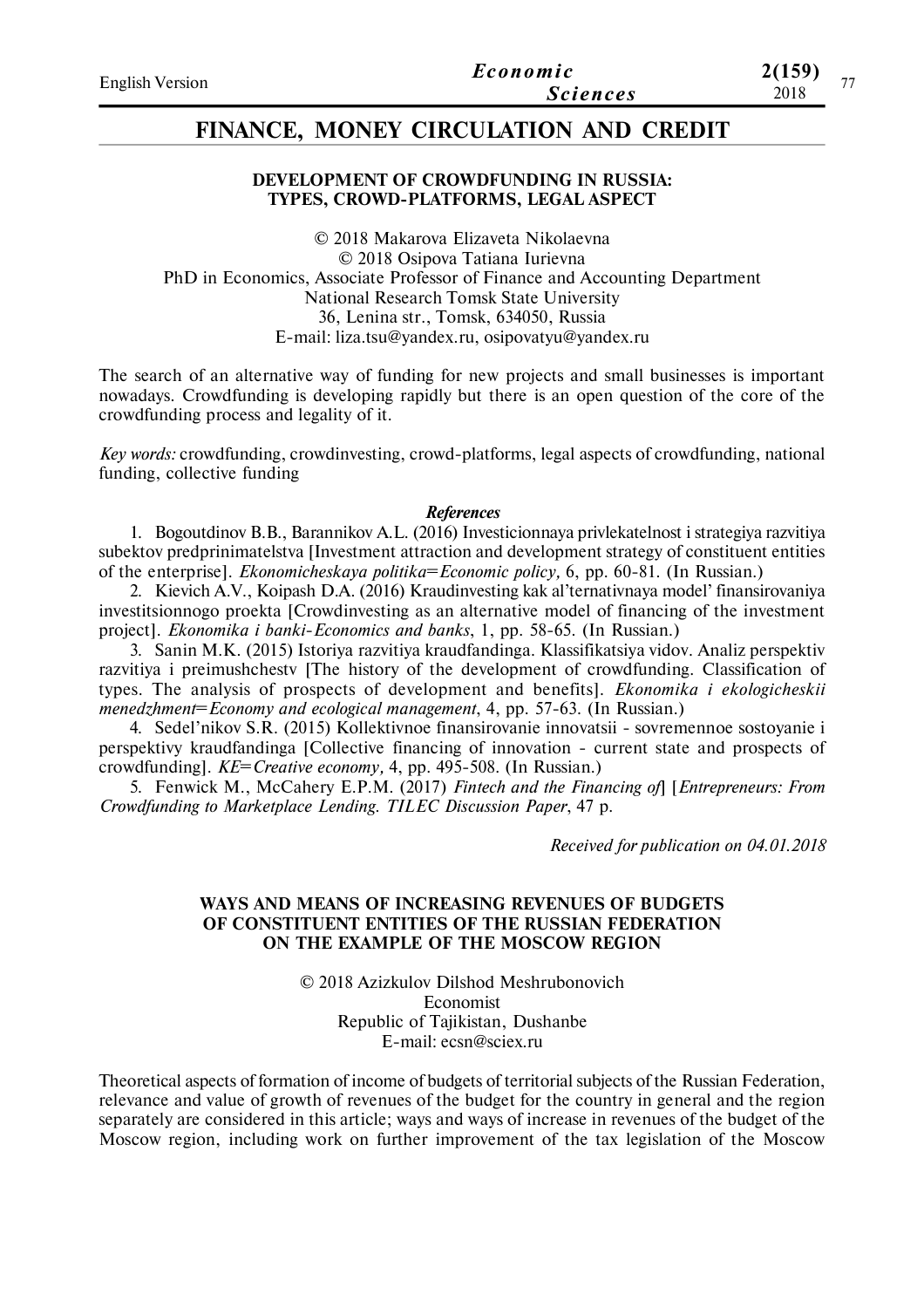|  | 78 English Version | Economic        | 2(159) |
|--|--------------------|-----------------|--------|
|  |                    | <b>Sciences</b> | 2018   |

region, monitoring of law-enforcement practice of the tax legislation of the region, reduction of patent system of the taxation and a simplified tax system in the Moscow region to requirements of the federal tax legislation, evaluating efficiency of application of the regional tax concessions and creation for this purpose of the relevant legal base are analysed.

*Key words:* the income, the subject of the state, the receipt, the taxes, the privileges, the budget of the region, the property of natural persons.

#### *References*

1. Bjudzhetnyj kodeks Rossijskoj Federacii ot [The budget code of the Russian Federation]. 31.07.1998 145-FZ (1998). *Rossijskaja gazeta=Russian newspaper,* 153-154. 12.08.

2. Ob obshhih principah organizacii zakonodatel'nyh (predstavitel'nyh) i ispolnitel'nyh organov gosudarstvennoj vlasti sub#ektov Rossijskoj Federacii: Federal'nyj zakon [On General principles of organization of legislative (representative) and Executive bodies of state power of subjects of the Russian Federation] ot 06.10.1999 184-FZ (red. ot 31.12.2017) (1999). *Sobranie zakonodatel'stva RF*, 42, art. 5005.

3. O l'gotnom nalogooblozhenii v Moskovskoj oblasti: Zakon Moskovskoj oblasti [On the preferential taxation in Moscow region: Moscow region ot  $24.11.2004 \square 151/2004$ -OZ (red. ot 27.12.2017) (2004). *Ezhednevnye Novosti. Podmoskov'e=Daily New. Suburbs* 226.

4. O vnesenii izmenenij v Zakon Moskovskoj oblasti "O stavkah naloga, vzimaemogo v svjazi s primeneniem uproshhennoj sistemy nalogooblozhenija v Moskovskoj oblasti" i v Zakon Moskovskoj oblasti "O patentnoj sisteme nalogooblozhenija na territorii Moskovskoj oblasti: Zakon Moskovskoj oblasti [On amendments to the Law of Moscow oblast "On rates of tax levied in connection with application of simplified system of taxation in Moscow region" and the Law of Moscow oblast "On patent taxation system on the territory of Moscow region: Moscow region from], ot 23.10.2017 174/2017-OZ (2017). *Ezhednevnye Novosti. Podmoskov'e=Daily News. Suburbs*, 205.

5. Ob utverzhdenii Plana meroprijatij po ozdorovleniju gosudarstvennyh finansov Moskovskoj oblasti na period do 2019 goda: Postanovlenie Pravitel'stva MO [Approval of the Plan of measures on improvement of state of Finance of Moscow region for the period up to 2019: order of the Government MO] ot 27.05.2015 379/20 (red. ot 27.06.2017) (2015). *Ezhednevnye Novosti. Podmoskov'e-Daily News. Suburbs*, 121.

6. O napravlenii rekomendacij po napravlenijam rosta dohodov i optimizacii rashodov pri formirovanii bjudzhetov sub#ektov Rossijskoj Federacii [On the direction of recommendations in the areas of revenue growth and cost optimization in the formation of budgets of subjects of the Russian Federation | na 2015 - 2017 gody: <Pis'mo> Minfina Rossii ot 01.12.2014  $\Box$  06-03-05/ 61507. available from: https://www.minfin.ru/ru/document/?id\_4=26725.

7. Bjudzhet dlja grazhdan / podgotovlen na osnovanii proekta zakona Moskovskoj oblasti "O bjudzhete Moskovskoj oblasti na 2016 god i na planovyj period 2017 i 2018 godov". [The citizens budget / prepared on the basis of the draft law of Moscow oblast "On the budget of the Moscow region in 2016 and the planning period of 2017 and 2018]. available from: http: http:// budget.mosreg.ru/documents/Byudjet\_dlya\_grajdan/Budget2016.pdf .

8. Raz#jasnenija Minfina pomogut uvelichit' dohody bjudzhetov [Clarification from the Ministry will help to increase budget revenues] available from: https://e.munuprav.ru/article.aspx?aid=550653.

*Received for publication on 05.01.2018*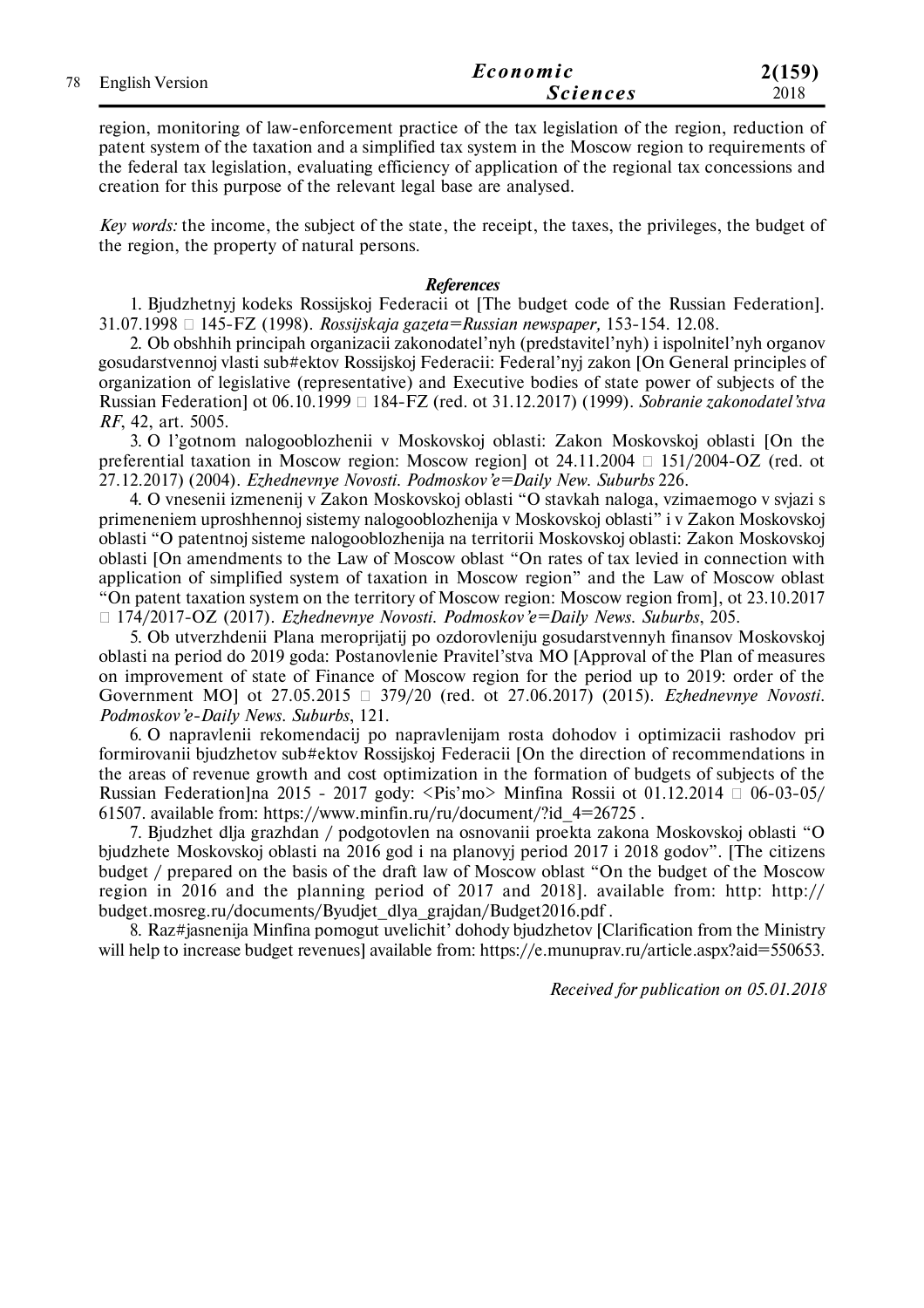| English Version | Economic        | 2(159) | 70 |
|-----------------|-----------------|--------|----|
|                 | <b>Sciences</b> | 2018   |    |
|                 |                 |        |    |

### **DEVELOPMENT OF DISTRIBUTION CHANNELS OF MORTGAGE LOANS IN EUROPE AND IN RUSSIA**

© 2018 Nechaev Alexei Igorevich Plekhanov Russian University of Economics 36, Stremyanny lane, Moscow, 117997, Russia E-mail: 6728090@mail.ru

Before analyzing the European mortgage market, different channels of distribution of mortgage products available to consumers should be considered first.

In this article, channels for the distribution of mortgage products are analyzed, namely, how consumers communicate with lenders to apply for mortgage products. In turn, this plays an essential role in the final choice of the distribution channel. In most European countries, intermediary services in the mortgage market reach a share of 40% in some countries. In Russia, this share remains negligible, in view of the fact that the market is still in the stage of formation and stabilization. The subject of the study is the mortgage market. The objects of the study are mechanisms for the distribution of mortgage loans. The result of this study is to determine the mechanisms for the distribution of mortgage loans in Europe and to study the influence of indirect distribution channels.

*Key words:* mortgage, credit, banking, long-term financing, mortgage products.

*Received for publication on 06.01.2018*

#### **SOURCES OF FINANCIAL RESOURCES OF SMALL BUSINESSES AT DIFFERENT STAGES OF THE ENTERPRISE'S LIFE CYCLE**

© 2018 Naumkin Vladimir Alexandrovich Khakas State University named after N.F. Katanov 90, Lenin str., Abakan, Khakas Republic, 655017, Russia E-mail: vladimir-naumkin@mail.ru

The article considers the sources of financial resources of a small businesses based on the theory of the life cycles of an enterprise. Each stage of the life cycle is characterized by features of financial security, the amount of profit received and the possibility of using external sources of financing. An analysis of the need and availability of financial sources at various stages of the life cycle is conducted.

*Key words:* life cycle of the enterprise, sources of financial resources of the enterprise, small enterprises.

#### *References*

1. Bajgulova O.V., Lipchanskaia K.Iu. (2017) Opredelenie investicionnoj privlekatel'nosti predpriyatiya s uchetom ehtapov ego zhiznennogo cikla. [The investment attractiveness of enterprises taking into account step in it's lifecycle]. *Vestnik sovremennyh issledovanij*,  $\Box$  2-1 (5), pp. 194-198.

2. Golovina O.V. (2003) Mekhanizm ocenki finansovo-ehkonomicheskoj stabil'nosti funkcionirovaniya predpriyatiya. [*The mechanism for assessing the financial and economic stability of the enterprise*]: Avtoref… kand. ehkonom. nauk. Volgo-grad. URL: http://economy-lib.com/ mehanizm-otsenki-finansovo-ekonomicheskoy-stabilnosti-funktsionirovaniya-predpriyatiya .

3. Zhiznennyj cikl malogo predpriyatiya (2010) [*Life cycle of a small enterprise*] / pod. obshch. red. A.A. Shahraya. Мoscow, 244 p.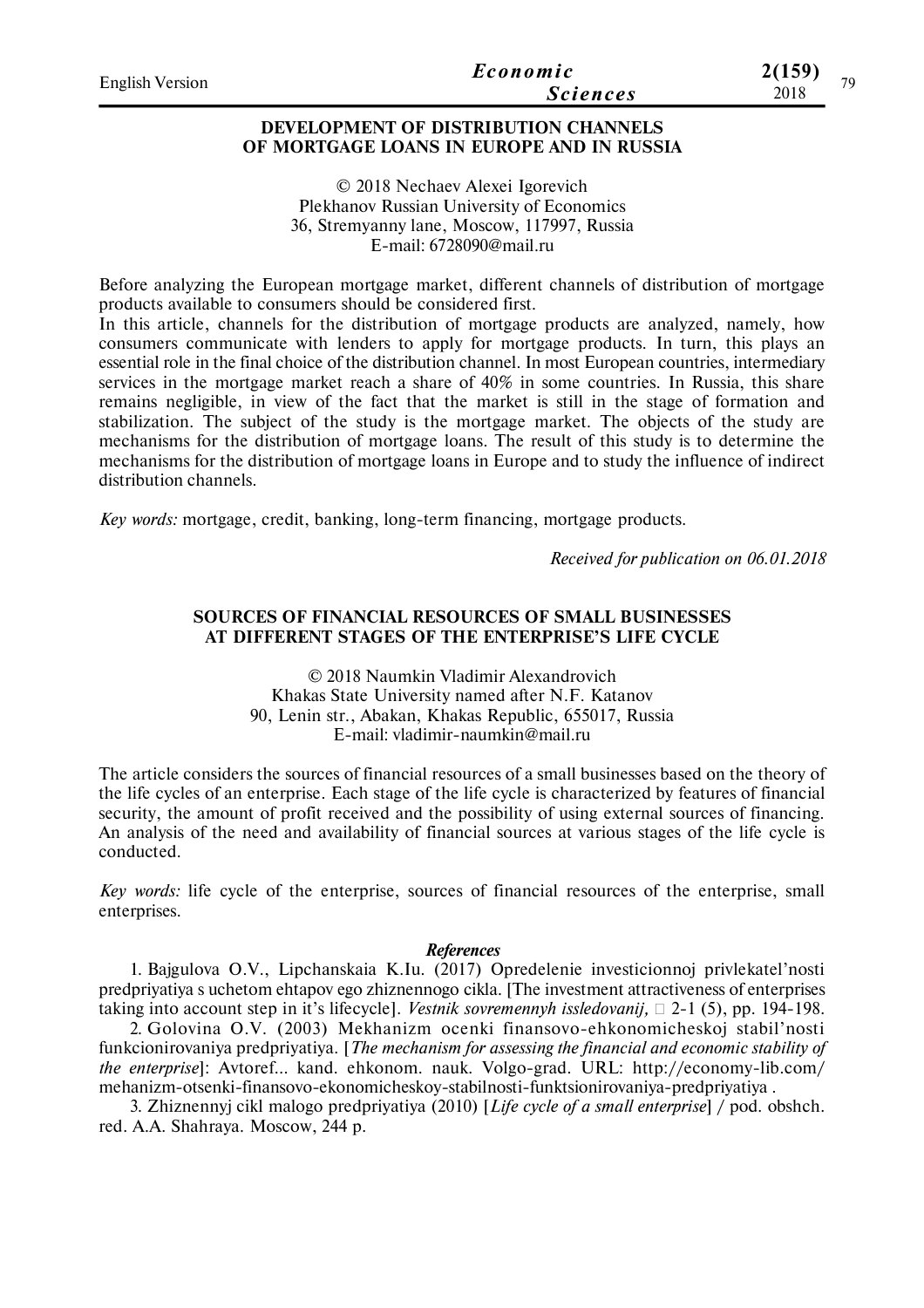|                    | Economic        | 2(159) |
|--------------------|-----------------|--------|
| 80 English Version | <b>Sciences</b> | 2018   |

4. Ivanova T.B., Pereverzev N.A. (2016) Razvitie teorii zhiznennogo cikla predpriyatij v sovremennyh usloviyah [The development of life cycle theory of the enterprises in modern conditions]. *Izvestiya Sankt-Peterburgskogo gosudarstvennogo ehkonomicheskogo universiteta*, 3 (99), pp. 75- 81.

5. L'vova N.A. (2015) Finansovaya diagnostika predpriyatiya: monografiya [Financial diagnostics of the enterprise: monograph] / pod red. V.V. Ivanova. Moscow, 304 p.

6. Mishcherina M.V. (2012) Metodicheskij instrumentarij vybora finansovyh strategij po stadiyam zhiznennogo cikla kompanii. [*Methodological toolkit for selecting financial strategies for the stages of the company's life cycle*]: Dis…kand. ehkonom. nauk: 08.00.10 / Severo-Kavkazskij gosudarstvennyj tekhnicheskij universitet. Stavropol', 187 p.

7. Mongush Iu.D., Tyapkina M.F. (2014) Modeli diagnostiki zhiznennogo cikla predpriyatij: otlichitel'nyj harakteristiki stadij [Diagnostic model of enterprise lifecycle: distinctive features of stages]. *Aktual'nye voprosy agrarnoj ehkonomiki*,  $\Box$  13, pp. 44-55.

8. Novikova E.A. (2017) Opredelenie stadii zhiznennogo cikla predpriyatiya na os-nove analiza finansovyh pokazatelej [Determination of the stage of the life cycle of the enterprise jn the basis of analysis of financial indicators]. // *Kontentus*,  $\Box$  6 (59), C. 97-103.

*Received for publication on 08.01.2018*

# **BOOK KEEPING, STATISTICS**

#### **FEATURES OF ACCOUNTING OF LEASED OBJECTS IN ACCOUNTING OF THE TENANT**

© 2018 Petrov Alexander Mikhailovich Doctor of Economics, Professor of Accounting, Analysis and Audit Department © 2018 Melnikova Liubov' Anatolievna PhD in Economics, Associate Professor of Accounting, Analysis and Audit Department Financial University under the Government of the Russian Federation 49, Leningradskii prospect, Moscow, 125993, Russia E-mail: palmi@inbox.ru, lamelnikova@mail.ru

In modern market conditions the increasing value is accepted by rent. Rent is based on granting or receiving property in temporary possession and use.

Rent transactions are one of the most widespread among others financial and economic operations. For subjects of small business, rent is an optimal variant as, upon purchase of the commercial real estate, the capital spent for her purchase would be used inefficiently.

*Key words:* accounting, reporting, rent, lease of vehicles.

*Received for publication on 04.01.2018*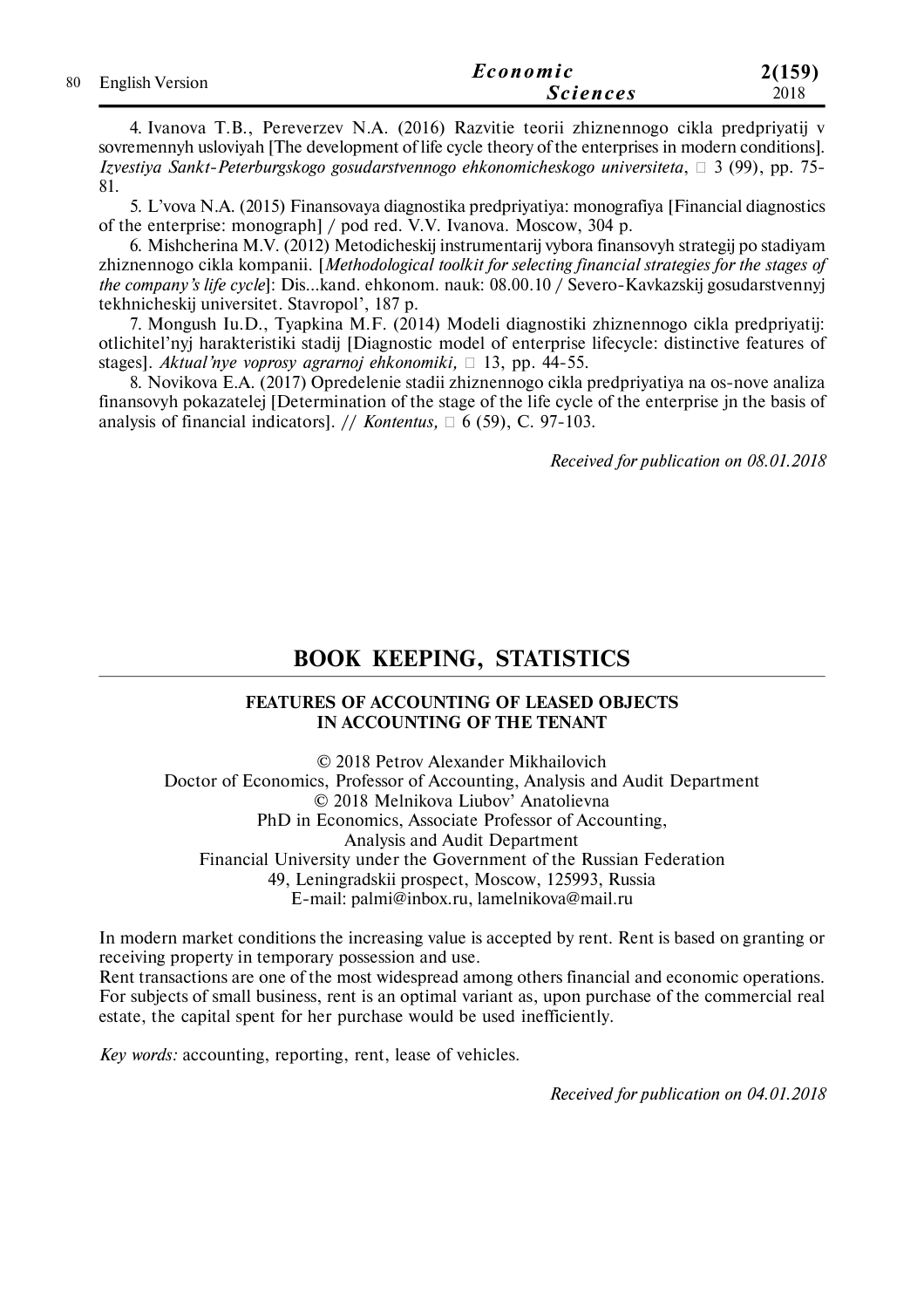| <b>English Version</b> | Economic        | 2(159) |  |
|------------------------|-----------------|--------|--|
|                        | <i>Sciences</i> | 2018   |  |
|                        |                 |        |  |

#### **ANALYSIS OF INNOVATIVE ACTIVITY OF ORGANIZATIONS IN THE SUBJECTS OF THE RUSSIAN FEDERATION IN THE CONDITIONS OF ANTI-RUSSIAN SANCTIONS**

© 2018 Babich Svetlana Gavriilovna PhD in Economics, Associate Professor of Statistics Department © 2018 Klochkova Elena Nikolaevna PhD in Economics, Associate Professor of Statistics Department Plekhanov Russian University of Economics 36, Stremyanny lane, Moscow, 117997, Russia E-mail: Babich.SG@rea.ru, Klotchkova.EN@rea.ru

The article is devoted to the study of regional differences in the level of innovative activity of organizations in the Russian Federation. The dynamics of the basic indicators of innovative activity of organizations in the country and its federal districts is studied. The regional structure of expenses for technological innovations and the volume of shipped innovative goods, works, services is considered. On the basis of the most important indicators of innovative activities of organizations: the share of organizations that carry out technological innovation in the total number of organizations surveyed; the share of the shipped innovative goods, works and services in the total volume of shipped products and the share of costs for technological innovation in the total volume of shipped products of organizations, calculated the cumulative index of innovation activity, the size of which grouped the regions of the country.

*Key words:* innovative activity, innovative activity, technological innovations, costs, innovative products, dynamics, structure.

*Received for publication on 06.01.2018*

## **WORLD ECONOMY**

#### **DEBT MARKET SALES AS THE EXPECTATION OF A DOWNTREND GLOBAL ECONOMY**

© 2018 Kievich Alexander Vladimirovich Doctor of Economics, Professor International Banking Institute 60, Nevsky procpect, Saint-Petersburg, 190000, Russia © 2018 Kivachuk Vasilii Sazonovich PhD in Economics, Associate Professor © 2018 Chetyrbok Natalia Petrovna PhD in Economics, Associate Professor Brest State Technical University 267, Moskovskaia str.,Brest, Republic of Belarus, 224017 Е-mail: a.v.kievich@yandex.ru, kivachuk\_v@mail.ru, natabrest@rambler.ru

The article analyzes US policy on maintaining the optimal yield of American Treasury bonds (Treasuries), which determines the dynamics of the dollar in the world market; it is emphasized that in January-February 2018 there was dissolution between the dollar index and bond yields,